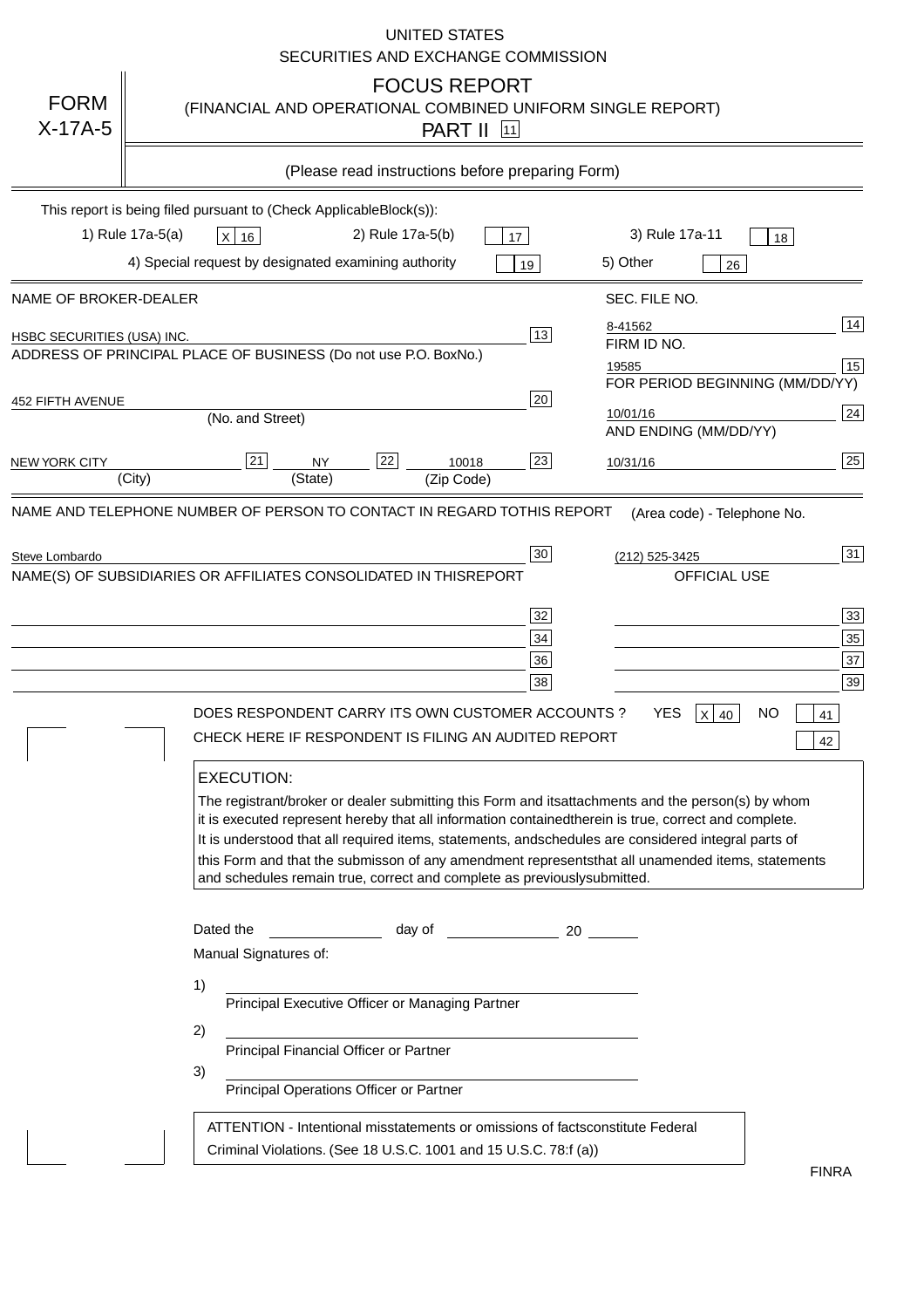BROKER OR DEALER

HSBC SECURITIES (USA) INC.

10/31/16

as of

## STATEMENT OF SEGREGATION REQUIREMENTS AND FUNDS IN SEGREGATION FOR CUSTOMERS TRADING ON U.S. COMMODITY EXCHANGES

| SEGREGATION REQUIREMENTS (Section 4d(2) of the CEAct)                                          |                   |                    |          |
|------------------------------------------------------------------------------------------------|-------------------|--------------------|----------|
| 1. Net ledger balance                                                                          |                   |                    |          |
| A. Cash                                                                                        | \$                | 349,760,346 7010   |          |
| B. Securities (at market)                                                                      |                   | 826,575,114 7020   |          |
| 2. Net unrealized profit (loss) in open futures contracts<br>traded on a contract market       |                   | 67,214,707 7030    |          |
| 3. Exchange traded options                                                                     |                   |                    |          |
| A. Add market value of open option contracts purchased on a<br>contract market                 |                   | 97,865,809 7032    |          |
| B. Deduct market value of open option contracts granted (sold)<br>on a contract market         |                   | 68,342,332) 7033   |          |
| 4. Net equity (deficit) (add lines 1, 2, and 3)                                                |                   | 1,273,073,644 7040 |          |
| 5. Accounts liquidating to a deficit and accounts with debit<br>balances                       |                   |                    |          |
| - gross amount                                                                                 | 7045<br>1,801,139 |                    |          |
|                                                                                                |                   |                    |          |
| Less: amount offset by customer owned securities                                               | 1,801,139) 7047   |                    | 7050     |
| 6. Amount required to be segregated (add lines 4 and 5)                                        | \$                | 1,273,073,644      | 7060     |
|                                                                                                |                   |                    |          |
| FUNDS IN SEGREGATED ACCOUNTS                                                                   |                   |                    |          |
| 7. Deposited in segregated funds bank accounts                                                 |                   |                    |          |
| A. Cash                                                                                        |                   | 52,637,568 7070    |          |
| B. Securities representing investments of customers' funds<br>(at market)                      |                   | $\mathbf{0}$       | 7080     |
| C. Securities held for particular customers or option customers<br>in lieu of cash (at market) |                   | 302,417,529        | 7090     |
| 8. Margins on deposit with derivatives clearing organizations<br>of contract markets           |                   |                    |          |
| A. Cash                                                                                        | \$                | 470,889,927 7100   |          |
| B. Securities representing investments of customers' funds<br>(at market)                      |                   |                    | 0 7110   |
| C. Securities held for particular customers or option customers<br>in lieu of cash (at market) |                   | 524,157,585        | 7120     |
| 9. Net settlement from (to) derivatives clearing organizations<br>of contract markets          |                   | (20, 318, 157)     | 7130     |
| 10. Exchange traded options                                                                    |                   |                    |          |
| A. Value of open long option contracts                                                         |                   | 97,865,809 7132    |          |
| B. Value of open short option contracts                                                        |                   | 68,342,332 7133    |          |
| 11. Net equities with other FCMs                                                               |                   |                    |          |
| A. Net liquidating equity                                                                      |                   | 6,293,803 7140     |          |
| B. Securities representing investments of customers' funds<br>(at market)                      |                   |                    | 7160     |
| C. Securities held for particular customers or option customers<br>in lieu of cash (at market) |                   |                    | 7170     |
| 12. Segregated funds on hand (describe:                                                        |                   |                    | $0$ 7150 |
| 13. Total amount in segregation (add lines 7 through 12)                                       |                   | 1,365,601,732 7180 |          |
| 14. Excess (deficiency) funds in segregation (subtract line 6 from line 13)                    | £                 | 92,528,088 7190    |          |
| 15. Management Target Amount for Excess funds in segregation                                   | \$                | 60,000,000 7194    |          |
| 16. Excess (deficiency) funds in segregation over (under) Management Target Amount Excess      | \$                | 32,528,088 7198    |          |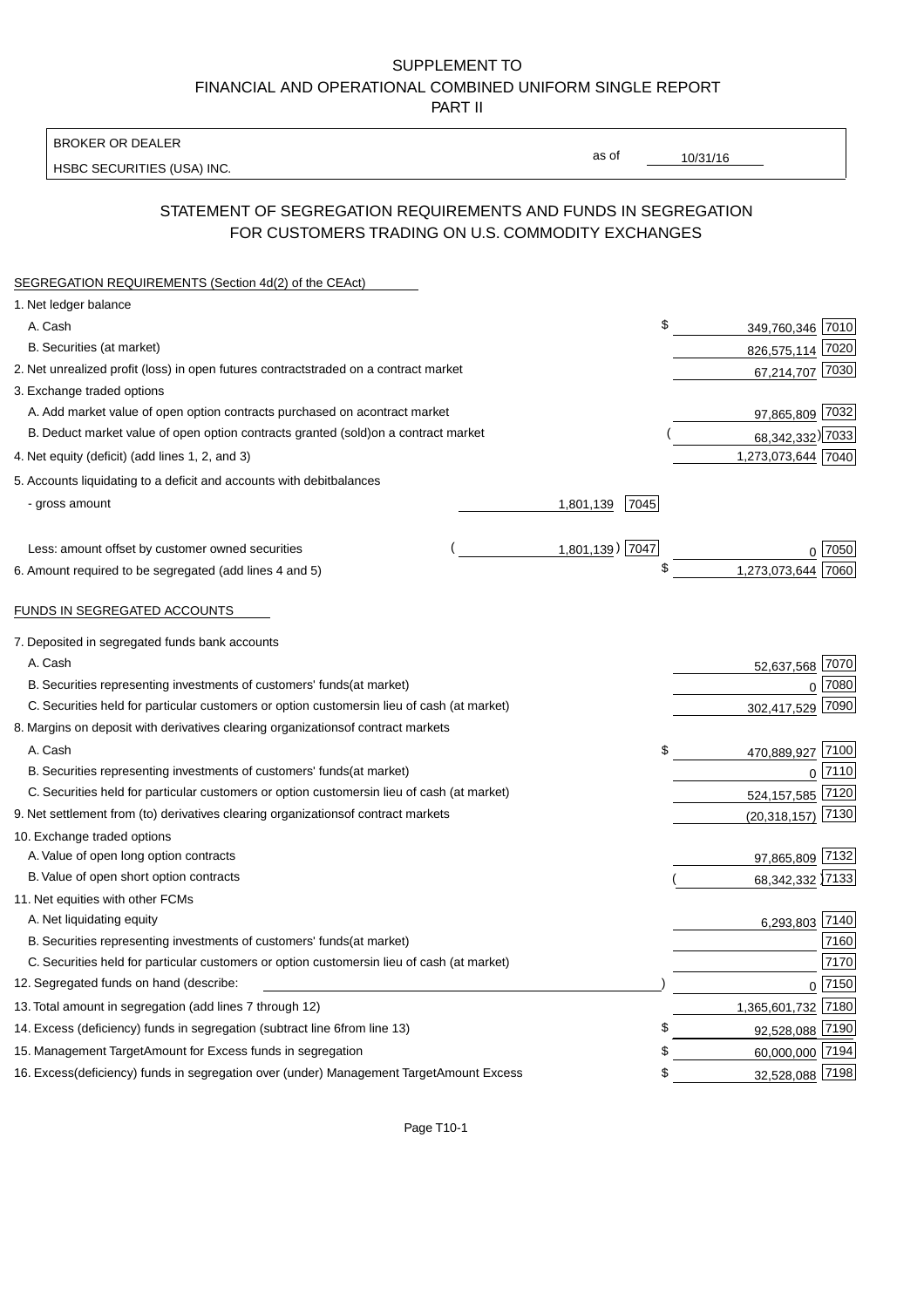PART II

 $\overline{1}$ 

| <b>BROKER OR DEALER</b>                                                                                  |    | as of      |          |           |
|----------------------------------------------------------------------------------------------------------|----|------------|----------|-----------|
| HSBC SECURITIES (USA) INC.                                                                               |    |            | 10/31/16 |           |
| STATEMENT OF SEGREGATION REQUIREMENTS AND FUNDS IN SEGREGATION<br>FOR CUSTOMERS' DEALER OPTIONS ACCOUNTS |    |            |          |           |
| 1. Amount required to be segregated in accordance<br>with Commission regulation 32.6                     |    | \$         |          | 7200<br>0 |
| 2. Funds in segregated accounts                                                                          |    |            |          |           |
| A. Cash                                                                                                  | \$ | 7210 <br>0 |          |           |
| B. Securities (at market)<br>C. Total                                                                    |    | 7220<br>0  |          | 7230<br>U |
| 3. Excess (deficiency) funds in segregation                                                              |    |            |          |           |
| (subtract line 2.C from line 1)                                                                          |    |            |          | 0 7240    |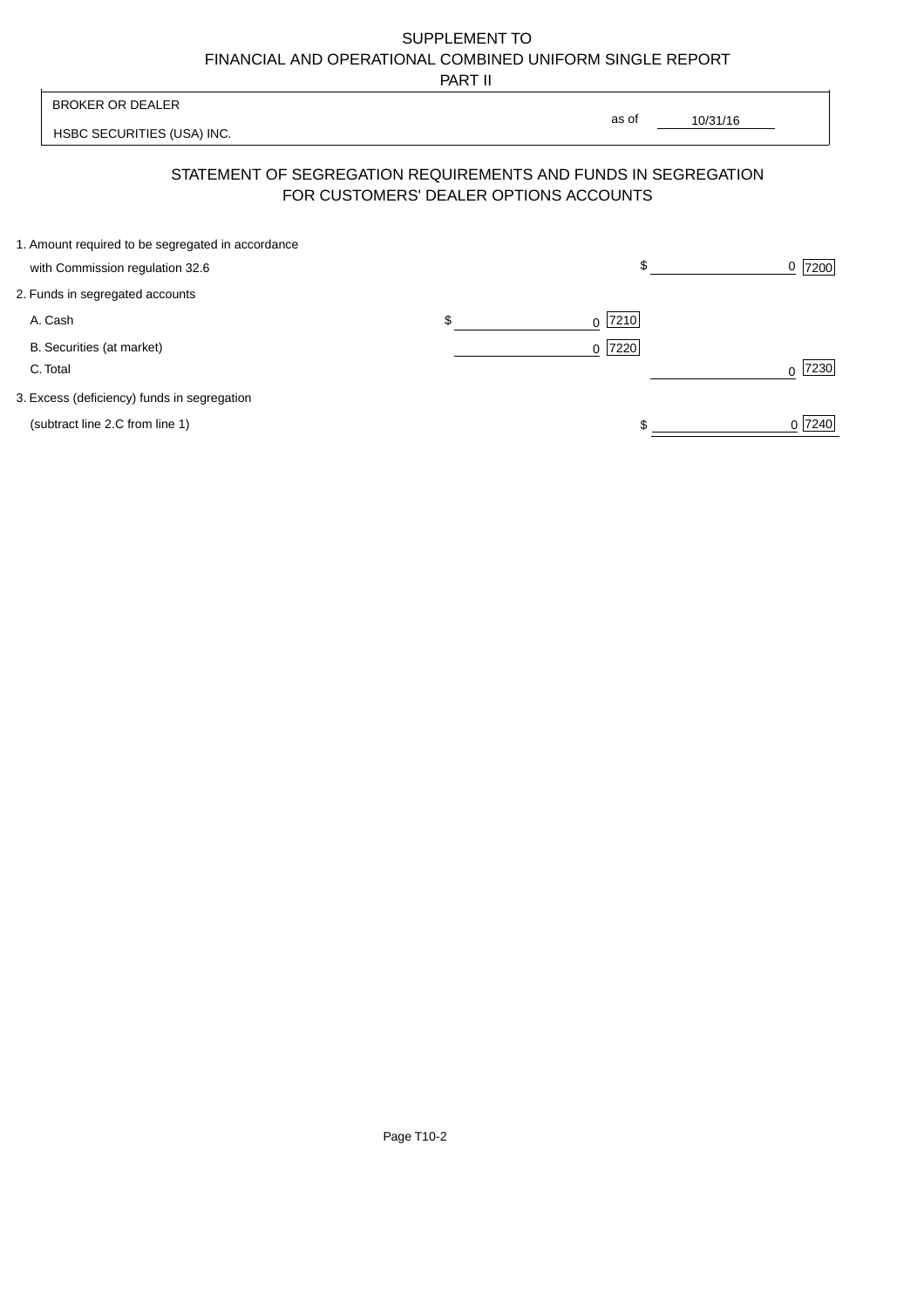PART II

| <b>BROKER OR DEALER</b>    |       |          |
|----------------------------|-------|----------|
|                            | as of | 10/31/16 |
| HSBC SECURITIES (USA) INC. |       |          |

### STATEMENT OF SECURED AMOUNTS AND FUNDS HELD IN SEPARATE ACCOUNTS PURSUANT TO COMMISSION REGULATION 30.7

#### FOREIGN FUTURES AND FOREIGN OPTIONS SECURED AMOUNTS

| Amount required to be set aside pursuant to law, rule or<br>regulation of a foreign government<br>or a rule of a self-regulatory organization authorized<br>thereunder                       | \$<br>0                        | 7305         |
|----------------------------------------------------------------------------------------------------------------------------------------------------------------------------------------------|--------------------------------|--------------|
| 1. Net ledger balance - Foreign Futures and Foreign Option Trading - All Customers<br>A. Cash<br><b>B.</b> Securities<br>(at market)                                                         | \$<br>76,016,435<br>95,204,530 | 7315<br>7317 |
| unrealized profit (loss) in open futures contracts traded on a foreign board of trade<br>2. Net                                                                                              | (13,064,565)                   | 7325         |
| 3. Exchange traded options<br>A. Market value of open option contracts purchased on a foreign board of trade<br>B. Market value of open contracts granted (sold) on a foreign board of trade | 0<br>U                         | 7335<br>7337 |
| (add lines 1.2. and 3.)<br>4. Net equity (deficit)                                                                                                                                           | \$<br>158,156,400              | 7345         |
| 5. Accounts liquidating to a deficit and accounts with<br>7351<br>debit balances - gross<br>amount<br>799,446<br>Less: amount offset by customer owned securities<br>798,636) 7352           | 810                            | 7354         |
| 6. Amount required to be set aside as the secured amount - Net Liquidating<br>Equity Method (add lines 4 and 5)                                                                              | \$<br>158, 157, 210            | 7355         |
| 7. Greater of amount required to be set aside pursuant to foreign jurisdiction (above) or line 6.                                                                                            | 158, 157, 210                  | 7360         |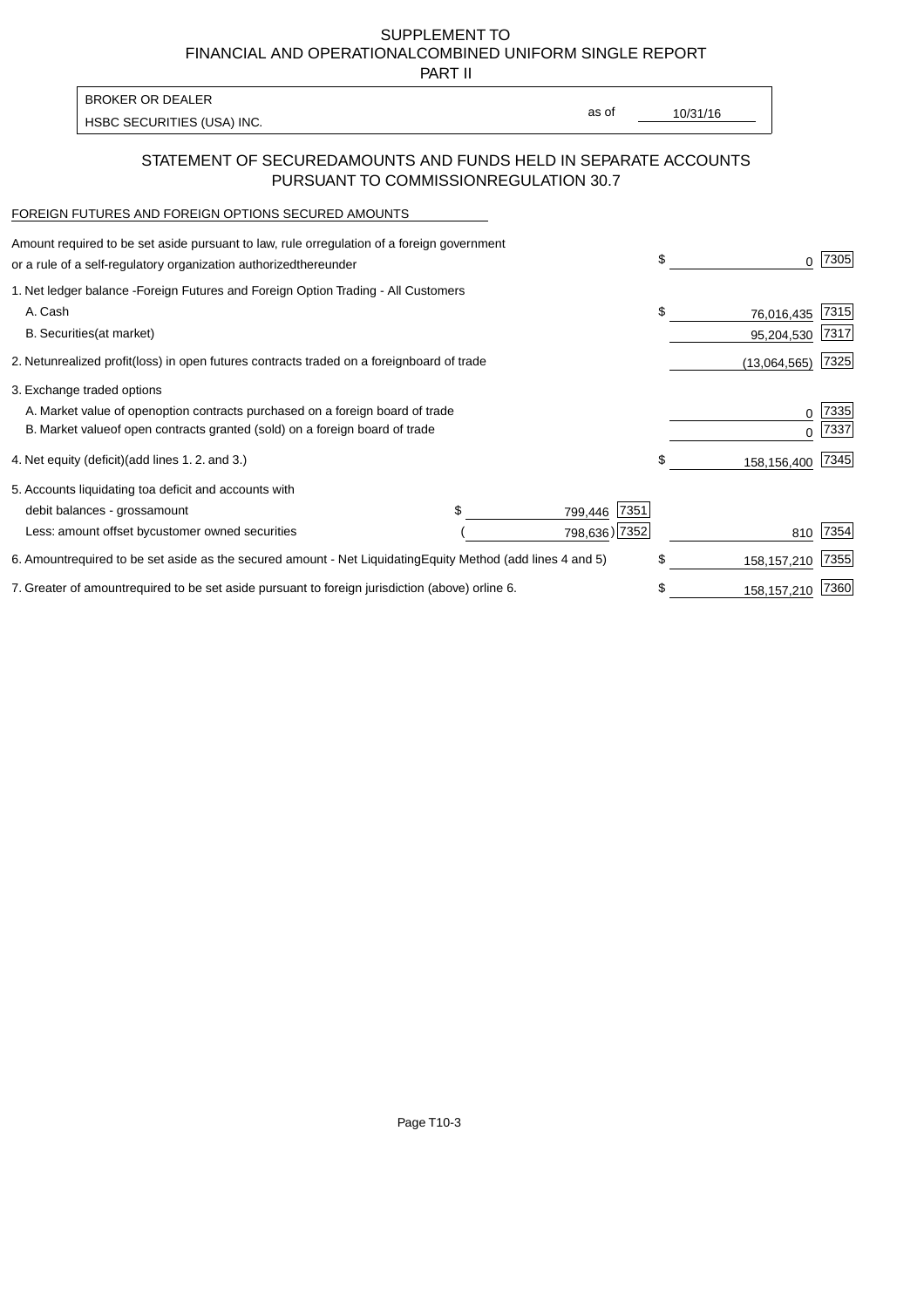PART II

| <b>BROKER OR DEALER</b>                                                                           |                       |                 |                  |
|---------------------------------------------------------------------------------------------------|-----------------------|-----------------|------------------|
| HSBC SECURITIES (USA) INC.                                                                        | as of                 | 10/31/16        |                  |
| STATEMENT OF SECURED AMOUNTS AND FUNDS HELD IN SEPARATE<br>PURSUANT TO COMMISSION REGULATION 30.7 |                       | <b>ACCOUNTS</b> |                  |
| FUNDS DEPOSITED IN SEPARATE REGULATION 30.7 ACCOUNTS                                              |                       |                 |                  |
| 1. Cash in banks                                                                                  |                       |                 |                  |
| A. Banks located in the United States                                                             | \$<br>61,573,000 7500 |                 |                  |
| B. Other banks qualified under Regulation 30.7                                                    |                       |                 |                  |
| 7510<br>Name(s):<br><b>HARRIS TRUST</b>                                                           |                       | $0$  7520  \$   | 61,573,000 7530  |
| 2. Securities                                                                                     |                       |                 |                  |
| A. In safekeeping with banks located in the United States                                         | \$<br>36,003,372 7540 |                 |                  |
| B. In safekeeping with other banks qualified under Regulation<br>30.7                             |                       |                 |                  |
| 7550<br>Name(s):<br><b>HARRIS TRUST</b>                                                           |                       | $0$ 7560        | 36,003,372 7570  |
| 3. Equities with registered futures commission merchants                                          |                       |                 |                  |
| A. Cash                                                                                           | \$                    | $0$ 7580        |                  |
| <b>B.</b> Securities                                                                              |                       | 0 7590          |                  |
| C. Unrealized gain (loss) on open futures contracts                                               |                       | $0$ 7600        |                  |
| D. Value of long option contracts                                                                 |                       | $0^{7610}$      |                  |
| E. Value of short option contracts                                                                |                       | $0$ ) 7615      | 0 7620           |
| 4. Amounts held by clearing organizations of foreign boards of<br>trade                           |                       |                 |                  |
| Name(s):<br>7630                                                                                  |                       |                 |                  |
| A. Cash                                                                                           | \$                    | 7640            |                  |
| <b>B.</b> Securities                                                                              |                       | 7650            |                  |
| C. Amount due to (from) clearing organizations - daily<br>variation                               |                       | 7660            |                  |
| D. Value of long option contracts                                                                 |                       | 7670            |                  |
| E. Value of short option contracts                                                                |                       | )7675           | 7680             |
| 5. Amounts held by members of foreign boards of trade<br>Name(s):<br>7690                         |                       |                 |                  |
| A. Cash                                                                                           | \$<br>47,692,628 7700 |                 |                  |
| <b>B.</b> Securities                                                                              | 59,201,159 7710       |                 |                  |
| C. Unrealized gain (loss) on open futures contracts                                               | $(13,064,565)$ 7720   |                 |                  |
| D. Value of long option contracts                                                                 |                       | $0$ 7730        |                  |
| E. Value of short option contracts                                                                |                       | $0$ ) 7735      | 93,829,222 7740  |
| 6. Amounts with other depositories designated by a foreign<br>board of trade<br>7750<br>Name(s):  |                       |                 | 0 7760           |
| 7. Segregated funds on hand (describe:                                                            |                       |                 | $0$ 7765         |
| 8. Total funds in separate section 30.7 accounts                                                  |                       | \$              | 191,405,594 7770 |
| 9. Excess (deficiency) set Aside Funds for Secured Amount (subtract Line 7 Secured                |                       |                 |                  |
| Statement page T10-3 from Line 8)                                                                 |                       | \$              | 33,248,384 7380  |
| 10. Management Target Amount for Excess funds in separate section 30.7 accounts                   |                       | \$              | 25,000,000 7780  |
| 11. Excess (deficiency) funds in separate 30.7 accounts over (under) Management Target            |                       | \$              | 8,248,384 7785   |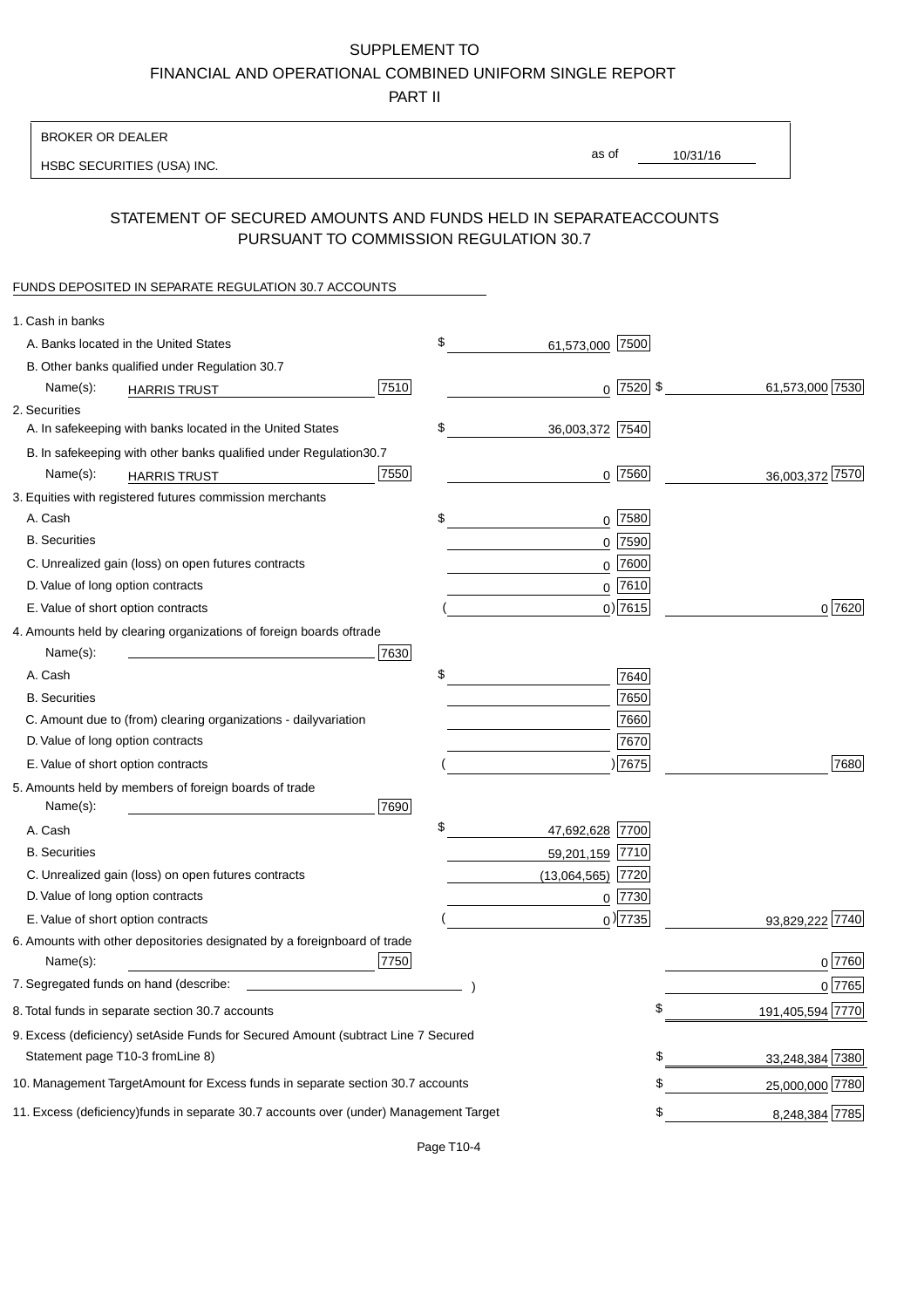PART II

HSBC SECURITIES (USA) INC. The state of the state of the state of the state of the state of the state of the state of the state of the state of the state of the state of the state of the state of the state of the state of BROKER OR DEALER

as of

#### STATEMENT OF CLEARED SWAPS CUSTOMER SEGREGATION REQUIREMENTS AND FUNDS IN CLEARED SWAPS CUSTOMER ACCOUNTS UNDER 4D(F) OF THE CEA

| <b>Cleared Swaps Customer Requirements</b>                                                                  |                         |
|-------------------------------------------------------------------------------------------------------------|-------------------------|
| 1. Net ledger balance                                                                                       |                         |
| A. Cash                                                                                                     | \$<br>703,422,200 8500  |
| B. Securities (at market)                                                                                   | 744,633,545 8510        |
| 2. Net unrealized profit (loss) in open cleared swaps                                                       | 8520<br>(678, 538, 716) |
| 3. Cleared swaps options                                                                                    |                         |
| A. Market value of open cleared swaps option contracts purchased                                            | $0^{8530}$              |
| B. Market value of open cleared swaps option contracts granted (sold)                                       | $0)$ 8540               |
| 4. Net equity (deficit) (add lines 1, 2, and 3)                                                             | \$<br>769,517,029 8550  |
| 5. Accounts liquidating to a deficit and accounts with                                                      |                         |
| 7,871,164 8560<br>debit balances - gross<br>\$<br>amount                                                    |                         |
| 7,820,289) 8570<br>Less: amount offset by customer owned securities                                         | 50,875 8580             |
| 6. Amount required to be segregated for cleared swaps customers (add lines 4 and 5)                         | \$<br>769,567,904 8590  |
| <b>Funds in Cleared Swaps Customer Segregated Accounts</b>                                                  |                         |
| 7. Deposited in cleared swaps customer segregated accounts at banks                                         |                         |
| A. Cash                                                                                                     | \$<br>8600<br>1,464,776 |
| B. Securities representing investments of cleared swaps customers' funds (at market)                        | 0 8610                  |
| C. Securities held for particular cleared swaps customers in lieu of cash (at market)                       | 8620<br>15,348,629      |
| 8. Margins on deposit with derivatives clearing organizations in cleared swaps customer segregated accounts |                         |
| A. Cash                                                                                                     | 130,300,531 8630        |
| representing investments of cleared swaps customers' funds (at market)<br><b>B.</b> Securities              | 8640<br>$\Omega$        |
| held for particular cleared swaps customers in lieu of cash (at market)<br>C. Securities                    | 8650<br>729,284,916     |
| 9. Net settlement from (to) derivatives clearing organizations                                              | $(16,545,039)$ 8660     |
| 10. Cleared swaps options                                                                                   |                         |
| A. Value of open cleared swaps long option contracts                                                        | $0^{8670}$              |
| B. Value of open cleared swaps short option contracts                                                       | $0$ ) 8680              |
| 11. Net equities with other FCMs                                                                            |                         |
| A. Net liquidating equity                                                                                   | $0^{8690}$              |
| B. Securities representing investments of cleared swaps customers' funds (at market)                        | $0^{8700}$              |
| C. Securities held for particular cleared swaps customers in lieu of cash (at market)                       | 0 8710                  |
| 12. Cleared swaps customer funds on hand (describe:                                                         | $0 \;  8715 $           |
| 13. Total amount in cleared swaps customer segregation (add lines 7 through 12)                             | \$<br>859,853,813 8720  |
| 14. Excess (deficiency) funds in cleared swaps customer segregation (subtract line 6 from line 13)          | 90,285,909 8730         |
| 15. Management Target Amount for Excess funds in cleared swaps segregated accounts                          | \$<br>80,000,000 8760   |
| 16. Excess<br>(deficiency) funds in cleared swaps customer segregated accounts over                         |                         |
| <b>Management Target Excess</b><br>(under)                                                                  | \$<br>10,285,909 8770   |